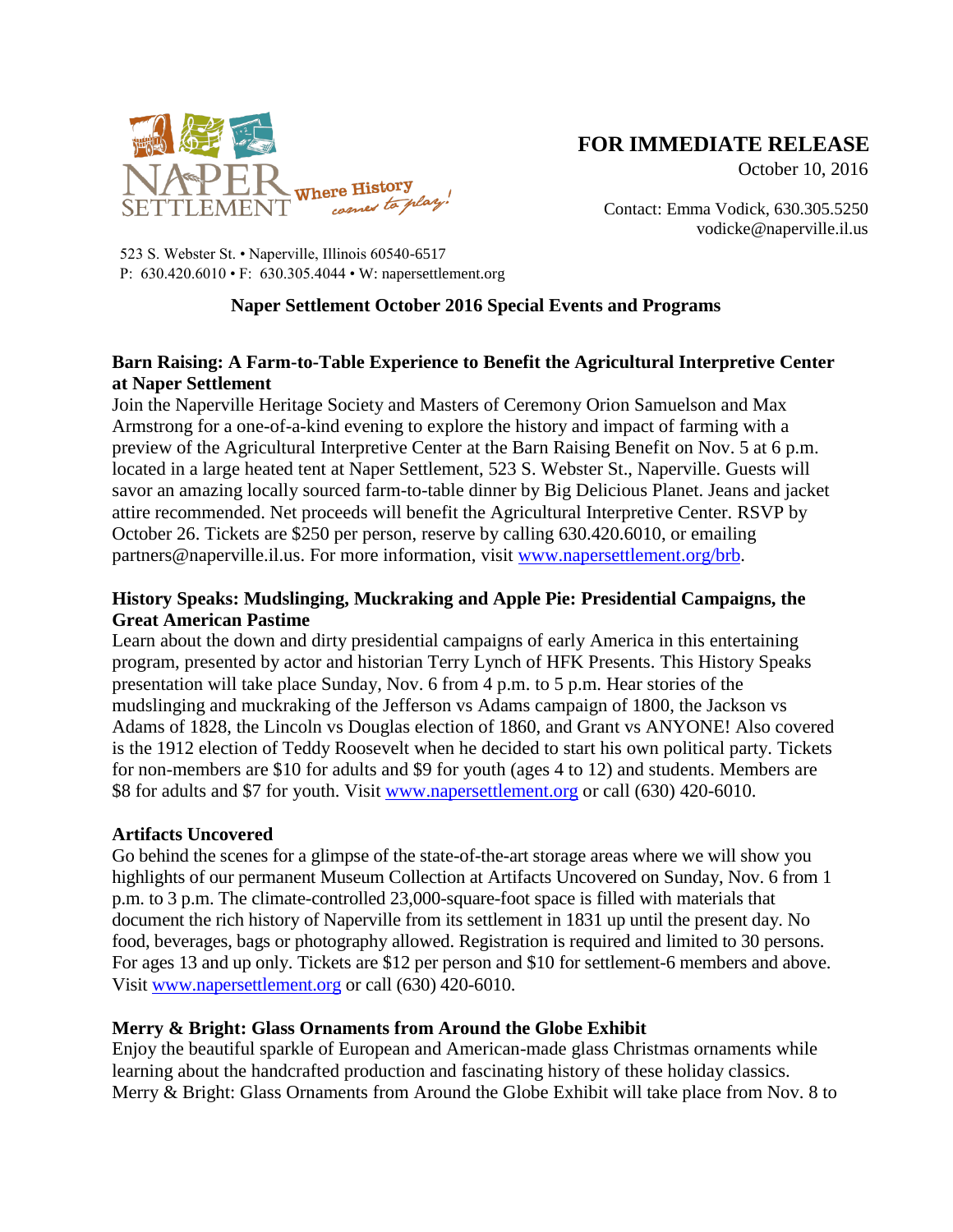Dec. 24 and will be open during Christkindlmarket hours. Underwritten by Ronald & Claudia Stenger. Admission is free. Visit [www.napersettlement.org](http://www.napersettlement.org/) or call (630) 420-6010.

#### **Weed Ladies Winter Show & Weed Ladies Holiday Floral Sales**

The Weed Ladies Winter Show will feature holiday-themed floral arrangements and accessories. This sale will take place Thursday through Saturday, Nov. 10 to Nov. 12 from 10 a.m. to 4 p.m. and Sunday, Nov. 13 from 1 to 4 p.m. The Weed Ladies Holiday Floral Sales will take place Fridays and Saturdays, Nov. 25 to Dec. 17 from 1 p.m. to 5 p.m. Admission to the sale is free. For more information visit [www.napersettlement.org/weedladies](http://www.napersettlement.org/weedladies) or call (630) 305-5289.

#### **Christkindlmarket**

The Christkindlmarket Naperville brings a cherished German and European tradition with international flair and local charm to Naperville. Experience an outdoor German holiday season market with all of the sights, sounds and magic as well as delicious smells and treats, wonderful handmade ornaments and gifts. Christkindlmarket Naperville will be open Thursday through Sunday, from Nov. 25 to Dec. 18. The market will be open on Thursdays from 11 a.m. to 7 p.m, Fridays and Saturdays from 11 a.m. to 9 p.m. and Sundays from 11 a.m. to 6 p.m. The week of Christmas, Christkindlmarket will be open Monday through Friday, Dec. 19 to Dec. 23 from 11 a.m. to 9 p.m. and Saturday, Dec. 24 from 11 a.m. to 4 p.m. Admission is free. Learn more at [www.christkindlmarket.com/naperville.](http://www.christkindlmarket.com/naperville)

#### **Naper Lights**

Stroll the museum grounds and experience a magical holiday lights celebration! Presented by The Sunrise Rotary Club of Naperville. Naper Lights will be open Thursdays through Sundays, Nov. 25 to Dec. 24. Guests will be able to enjoy the lights Thursday through Saturday from 5 p.m. to 9 p.m. and Sundays from 5 p.m. to 7 p.m. Admission is free. Visit [www.naperlights.com.](www.naperlights.com)

## **Martin Mitchell Mansion Holiday Tours**

Tour the Martin Mitchell Mansion this holiday season to see it beautifully decorated in the Edwardian style of the 1910s. Listed on the National Register of Historic places, the Mansion is Naper Settlement's premier showcase and will be adorned in holiday splendor with help from the Naperville Garden Club. A guided tour will be given of the first story of this historic treasure. The Martin Mitchell Mansion Holiday Tours will take place Friday through Sunday beginning Nov. 26 to Dec. 18. Friday and Saturdays the tours will be open from 3 p.m. to 7:30 p.m. and Sundays from 1 p.m. to 4 p.m. The week of Christmas, the Mansion will be open from Dec. 19 through Dec. 21 from 3 p.m. to 7:30 p.m. Admission is \$5 per person. Visit [www.napersettlement.org](http://www.napersettlement.org/) or call (630) 420-6010.

#### **Santa @ the Settlement**

Get in the spirit this holiday season by visiting Santa and Mrs. Claus at Santa @ the Settlement Saturdays, Nov. 26, Dec. 3 and Dec. 17 from 9 a.m. to 11 a.m. Visitors will be able to enjoy the sugar and spice of decorating cookies in Mrs. Claus' Bakery, preparing a magical treat to summon Santa's reindeer in the Reindeer Food Factory, and crafting two ornaments in Santa's Workshop. Be sure not to leave without leaving a letter for Santa, and gathering around Mrs. Claus for story time. A limited supply of "magical" reindeer shoes will be available for purchase, and bring your cameras for photos with Santa! Admission is \$15 per person and \$13 per